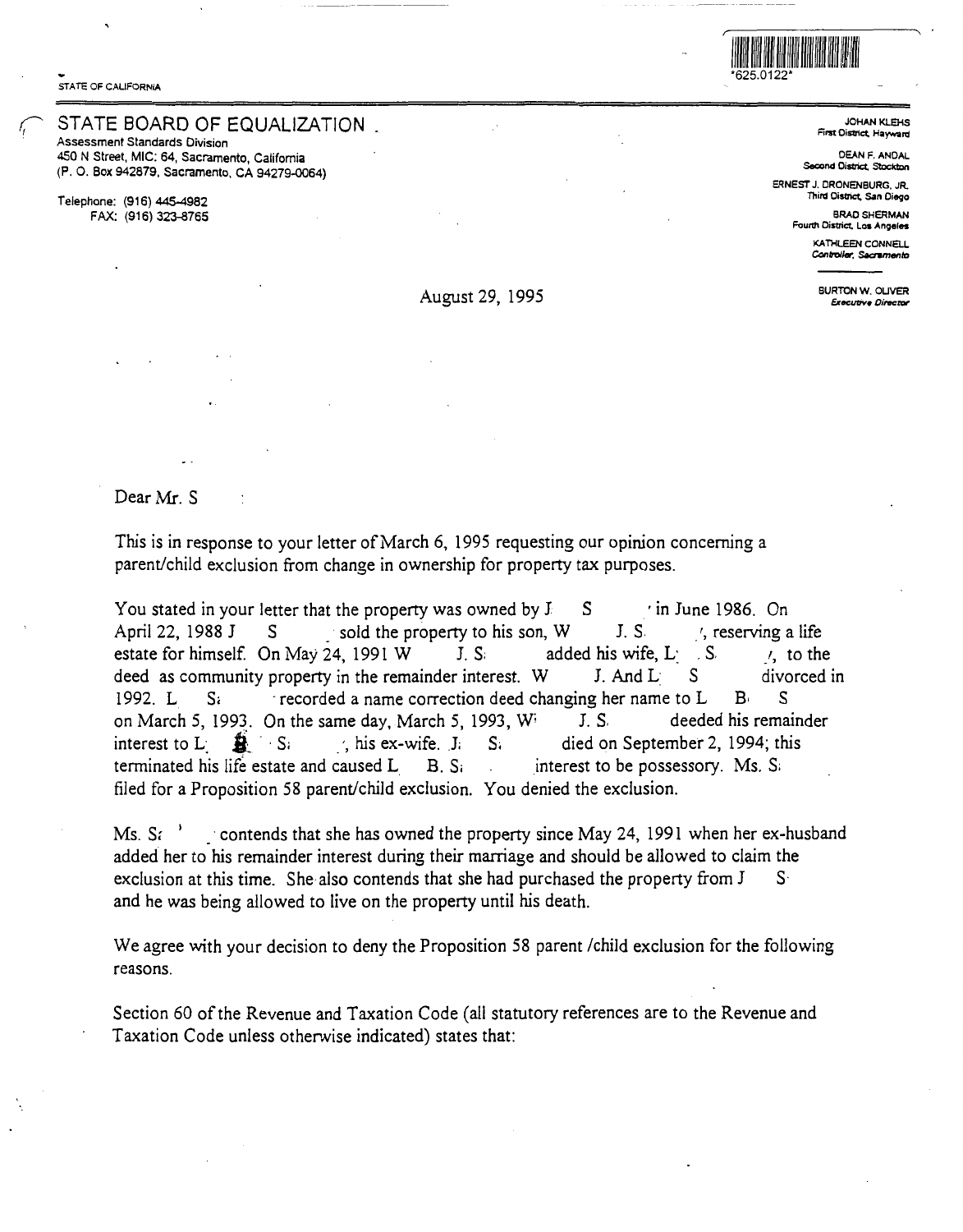"A 'change in ownership' means a transfer of a present interest in real property, including the beneficial use thereof, the value of which is substantially equal to the value of the fee interest."

Subdivision (e) of Section 62 provides that a change in ownership shall not include:

"Any transfer by an instrument whose terms reserve to the transferor an estate for years or an estate for life; however, the termination of such an estate for years or estate for life shall constitute a change in ownership, except as provided in subdivision (d) and in Section 63<sup>"</sup>

Subdivision (d) makes reference to trusts which is not applicable in this case. Section 63 discusses interspousal transfers and reads in part, that:

"... a change in ownership shall not include any interspousal transfer, including, but not limited to transfers to a spouse or former spouse in connection with a property settlement agreement or decree of dissolution of a marriage or legal separation ..."

Property Tax Rule 462.060, subdivision (a) interprets Section 62(e) and provides, that:

"The creation of a life estate in real property is a change in ownership at the time of transfer unless the instrument creating the life estate reserves such estate in the transferor or the transferor's spouse. However, the subsequent transfer of such a life estate by the transferor or the transferor's spouse to a third party is a change in ownership. Upon termination of such a reserved life estate, the vesting of a right to possession or enjoyment of a remainderman ( other than the transferor or the transferor's spouse) is a change in ownership."

Revenue and Taxation Code Section 63.1 (a) reads, in part, as follows:

"Notwithstanding any other provision ofthis chapter, a change in ownership shall not include ... the purchase or transfer of real property which is the principal residence of an eligible transferor in the case of a purchase or transfer between parents and their children  $\ldots$  or "The purchase or transfer of the first one million dollars (\$1,000,000) of full cash value of all other real property of an eligible transferor in the case of a purchase or transfer between parents and their children."

Section 63.1 (c)(1) defines "purchase or transfer between parents and their children" as " a transfer from a parent or parents to a child or children of the parents or parents or a transfer from a child or children to a parent or parents of the child or children." This section goes on to define "children" as any child born of the parent or parents, any stepchild of the parent or parents, any son-in-law or daughter-in-law of the parent or parents, or any child adopted by the parent or parents. Subsection (C) is specific in defining son-in-law or daughter-in-law of the parent or parents and states that the relationship shall be deemed to exist until the marriage on which the relationship is based is terminated by divorce.